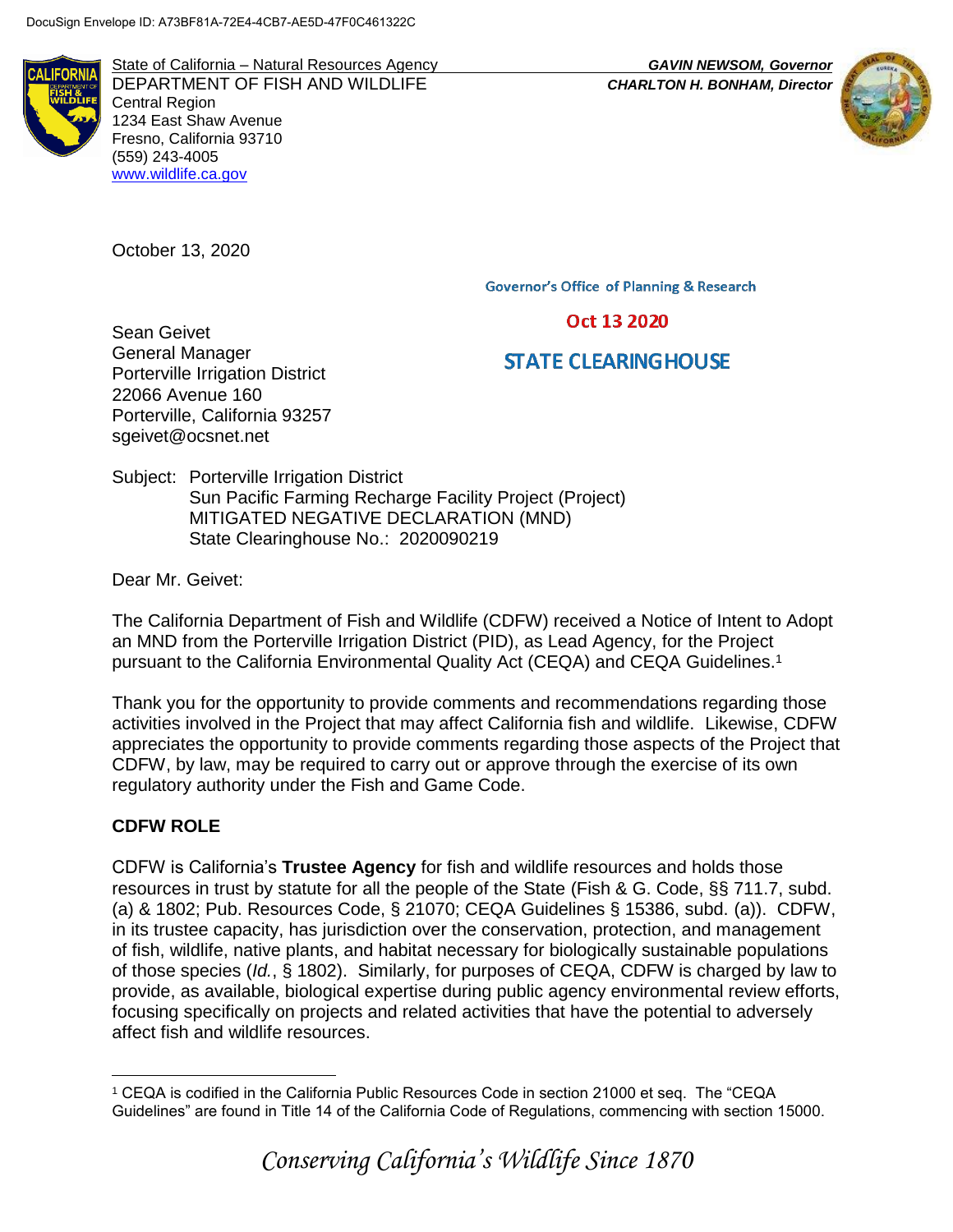CDFW is also submitting comments as a **Responsible Agency** under CEQA (Pub. Resources Code, § 21069; CEQA Guidelines, § 15381). CDFW expects that it may need to exercise regulatory authority as provided by the Fish and Game Code. As proposed, for example, the Project may be subject to CDFW's lake and streambed alteration regulatory authority (Fish & G. Code, § 1600 *et seq*.). Likewise, to the extent implementation of the Project as proposed may result in "take" as defined by State law of any species protected under the California Endangered Species Act (CESA) (Fish & G. Code, § 2050 *et seq*.), related authorization as provided by the Fish and Game Code will be required.

CDFW has jurisdiction over fully protected species of birds, mammals, amphibians and reptiles, and fish, pursuant to Fish and Game Code sections 3511, 4700, 5050, and 5515. Take of any fully protected species is prohibited and CDFW cannot authorize their incidental take.

# **PROJECT DESCRIPTION SUMMARY**

**Proponent:** PID is the Project applicant and Lead Agency for the purpose of CEQA.

**Project Description:** The proposed Project will consist of recharge water banking facilities being constructed at two sites located near the city of Porterville:

*Falconer East Banking Site*. The Project includes the construction of approximately 78 acres of enhanced levees at existing temporary recharge basins, and construction of associated facilities on the former Falconer property, east of the Friant-Kern Canal. The Falconer APE currently includes temporary recharge basins, three existing irrigation wells, and a temporary turnout from the Friant-Kern Canal consisting of seven diesel suction pumps and appurtenant water pipelines. The Project specifically includes construction of:

- 78 acres of recharge basins to replace the existing temporary basins
- 3,600 linear feet of 15-inch diameter pipelines, controls, and a check structure
- An overflow monitoring and alarm system to prevent overfilling of the recharge basins.

*Los Robles Water Bank***.** The Project area includes approximately 47 acres of existing recharge basins on the Los Robles property, along the Porter Slough Ditch, west of Los Robles Ave. The Project would use existing wells in the area to recover banked water back into local conveyances. The Project includes construction of a turn-out from the Porter Slough Ditch and new pipelines. The Los Robles property includes two existing turnouts from Ditch #2 to the existing irrigation system and wells and four existing irrigation wells. The Project specifically includes construction of:

- A pump station and/or gravity turnout from the Porter Slough Ditch
- Pipeline from the existing Ditch #2 turnout to the recharge basins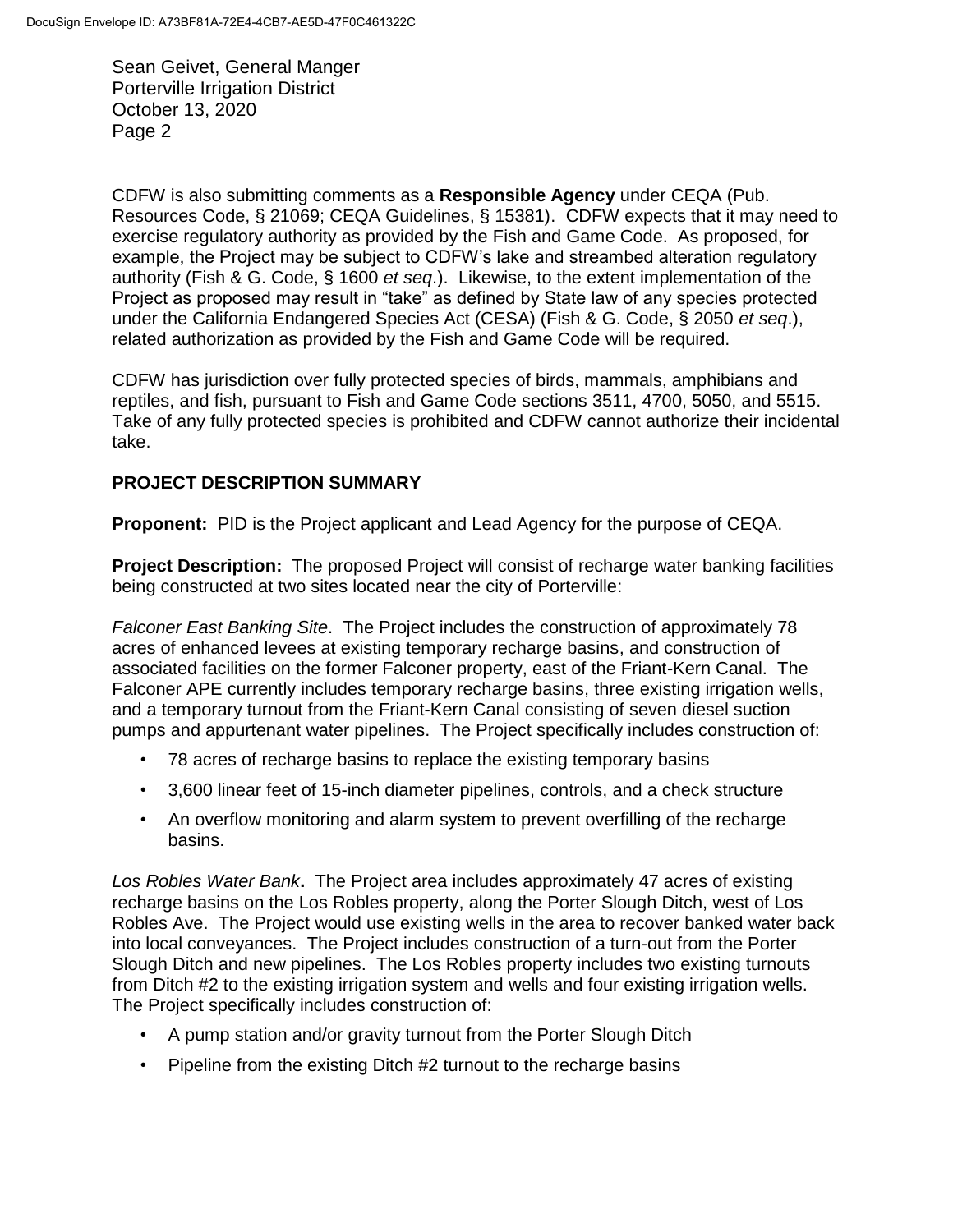- Pipelines, controls, and a check structure to enable delivery of recovered water back into the Porter Slough Ditch and Ditch #2 (total of 2,200 linear feet of 15-inch diameter pipe)
- An overflow monitoring and alarm system to prevent overfilling of the recharge basins

**Location:** The Falconer site is located approximately 0.4 miles west of the City of Porterville and the Area of Potential Effect is approximately 92 acres. Avenue 152 runs along the south boundary of the Area of Potential Effect, with the Friant-Kern Canal on the west and the Tule River to the east with agricultural plots on all sides.

The Los Robles site is located approximately 1.3 miles northwest of the City of Porterville and the Area of Potential Effect is approximately 53 acres. The north, south, east, and west sides border agricultural farmland plots; Avenue 168 runs along a portion of the Area of Potential Effect to the east; Road 208 is approximately 0.60-miles to the west, and Highway 65 is approximately 2.5 miles east.

## **Timeframe:** No timeframe given.

# **COMMENTS AND RECOMMENDATIONS**

CDFW offers the comments and recommendations below to assist the Authority in adequately identifying and/or mitigating the Project's significant, or potentially significant, direct and indirect impacts on fish and wildlife (biological) resources. Editorial comments or other suggestions may also be included to improve the document.

The MND prepared for the Project indicates that the Project area has the potential to support several sensitive biological resources. The Project therefore has the potential to impact these resources. CDFW recognizes that the MND outlines mitigation measures to reduce impacts to biological resources; however, CDFW is concerned that, as currently drafted, these measures may not be adequate to reduce impacts to a level that is less than significant. CDFW is concerned regarding adequacy of mitigation measures for the State threatened and federally endangered San Joaquin kit fox (*Vulpes macrotis mutica*), the State threatened Swainson's hawk (*Buteo swainsoni*), the State threatened and fully protected Bald eagle (*Haliaeetus leucocephalus*), the State fully protected golden eagle (*Aquila chrysaetos*), the State fully protected white-tailed kite (*Elanus leucurus*), and the State species of special concern American badger (*Taxidea taxus*), burrowing owl (*Athene cunicularia*), and western spadefoot (*Spea hammondii*). In order to adequately assess any potential Project related impacts to biological resources, surveys conducted by a qualified wildlife biologist/botanist during the appropriate survey period(s) and using the appropriate protocol survey methodology are warranted in order to determine whether or not any special-status species are present at or near the Project area.

Aquatic features in and near the Project area include the Friant Kern Canal, intermittent streams (Tule River and Porter Slough), and associated riparian and fresh emergent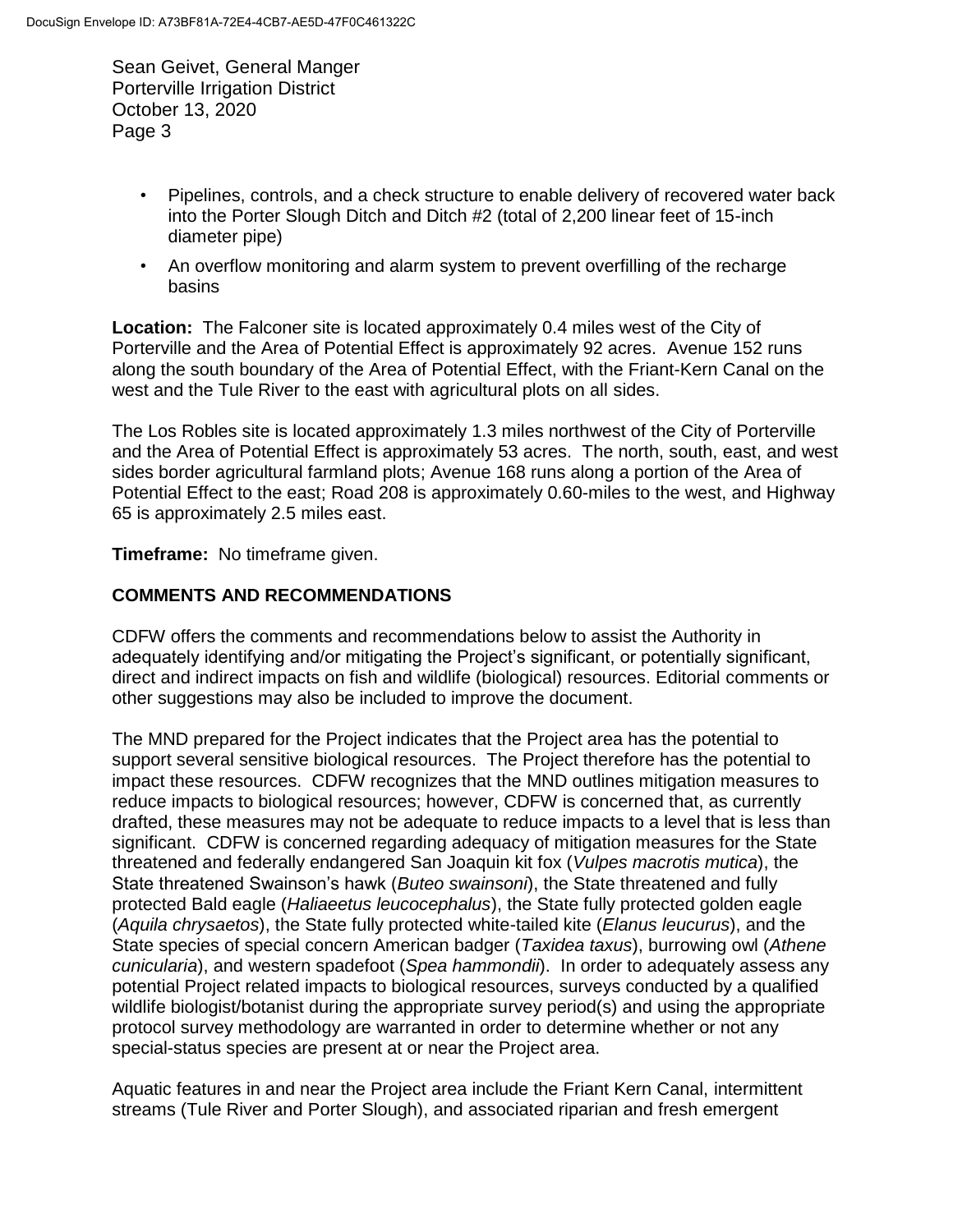wetlands, groundwater recharge basins, detention basins, agricultural ditches and canals, and agricultural ponds.

CDFW recommends that the following modifications and/or edits be incorporated into the MND.

## **I. Project Description and Related Impact Assessment Shortcoming**

**Would the Project have a substantial adverse effect, either directly or through habitat modifications, on any species identified as a candidate, sensitive, or special-status species in local or regional plans, policies, or regulations, or by CDFW or the United States Fish and Wildlife Service (USFWS)?** 

## **COMMENT 1: Swainson's Hawk (SWHA) and White-Tailed Kite (WTKI)**

**Issue:** Mitigation Measures BIO-1a-c in Table 4-1 of the Mitigation Monitoring and Reporting Program specifies that if construction occurs between February 1 and August 31, a 30-day preconstruction survey for SWHA and other raptors and migratory birds will be conducted. A minimum survey area around the Project site will be a  $\frac{1}{2}$ -mile radius for SWHA and 500 feet for other raptors and migratory birds. On discovery of active nests, the biologist will determine the appropriate construction setback distances based on applicable CDFW guidelines and/or the biology of the species in question.

**Specific impact:** The MND states that SWHA and WTKI are known to the Project area and have the potential to nest in riparian habitat and other mature trees located within the Project site and within ½ mile of the Project. In addition, suitable foraging habitat for these species exists within the vicinity of the Project site; annual grassland, alfalfa or grain fields, and livestock pasture that may be used for foraging are present in the Project vicinity. Without appropriate avoidance and minimization measures for SWHA and WTKI, potential significant impacts include nest abandonment and reduced reproductive success that includes mortality of young, and reduced health and vigor of eggs and/or young.

**Evidence impact is potentially significant:** The trees and riparian habitat within the Project area represent some of the only remaining suitable nesting habitat in the local vicinity. Depending on the timing of construction, activities including noise, vibration, and movement of workers or equipment could affect nests and have the potential to result in nest abandonment, significantly impacting local nesting SWHA. In addition, agricultural cropping patterns can directly influence distribution and abundance of SWHA. For example, SWHA can forage in grasslands, pasture, hay crops, and low growing irrigated crops; however, other agricultural crops such as orchards and vineyards are incompatible with SWHA foraging (Estep 2009, Swolgaard *et al*. 2008).

In the San Joaquin Valley, suitable nest trees may be a limiting factor for SWHA occupation and reproduction. As a result, loss of suitable nest trees, particularly in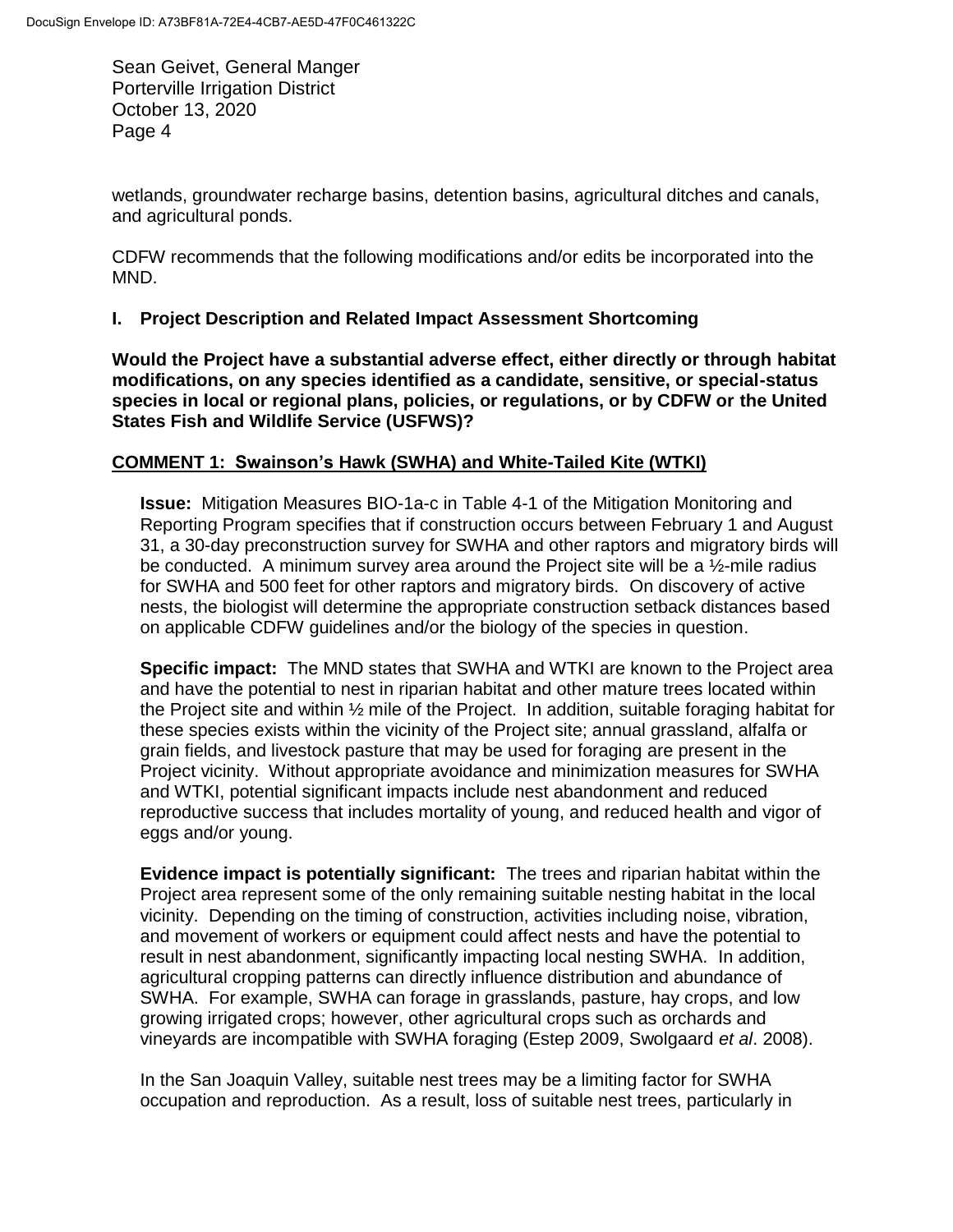> proximity to foraging habitat, has the potential to significantly impact local SWHA (CDFW 2016). CDFW considers removal of known bird-of-prey nest trees, even outside of the nesting season, a potentially significant impact under CEQA related to special status species and nursery sites, and, in the case of SWHA, it could also result in take under CESA. Project activities near the nest that differ from baseline disturbance regimes in type, timing, and/or magnitude can affect adults caring for eggs and young in the nest and can affect nestling behavior. Project activities including noise, vibration, odors, visual disturbance, and movement of workers or equipment could affect nesting individuals and have the potential to result in nest abandonment or reduced nesting success, significantly impacting local nesting SWHA and WTKI.

## **Recommended Potentially Feasible Mitigation Measures:**

To evaluate potential Project-related impacts to SWHA, CDFW recommends conducting the following evaluation of the Project site and including the following measures in the MND.

## **Recommended Mitigation Measure 1: Focused SWHA and WTKI Surveys**

CDFW recommends that a qualified wildlife biologist conduct surveys for nesting birds of prey, including SWHA and WTKI, following the survey methodology developed by the SWHA Technical Advisory Committee (SWHA TAC 2000) prior to Project initiation, within each Project area and a  $\frac{1}{2}$ -mile buffer around each Project area. In addition, if Project activities will take place during the typical breeding season (February 1 through September 15), CDFW recommends that additional preconstruction surveys for active nests be conducted by a qualified biologist no more than 10 days prior to the start of construction.

## **Recommended Mitigation Measure 2: SWHA and WTKI Nest Buffers**

If an active SWHA or WTKI nest is found during preconstruction surveys, CDFW recommends implementing a minimum ½-mile no-disturbance buffer until the breeding season has ended or until a qualified biologist has determined that the birds have fledged and are no longer reliant upon the nest site or parental care for survival.

## **Recommended Mitigation Measure 3: SWHA and WTKI Nest Tree Avoidance**

In addition to avoiding occupied nest trees, CDFW recommends that impacts to known nest trees be avoided at all times of year. The removal of mature trees is a potentially significant impact to nesting birds of prey and CDFW advises mitigation of these impacts.

#### **Recommended Mitigation Measure 4: SWHA and WTKI Nest Tree Replacement**

If potential or known SWHA and WTKI nesting trees will be removed, CDFW recommends that they be replaced with an appropriate native tree species, planted at a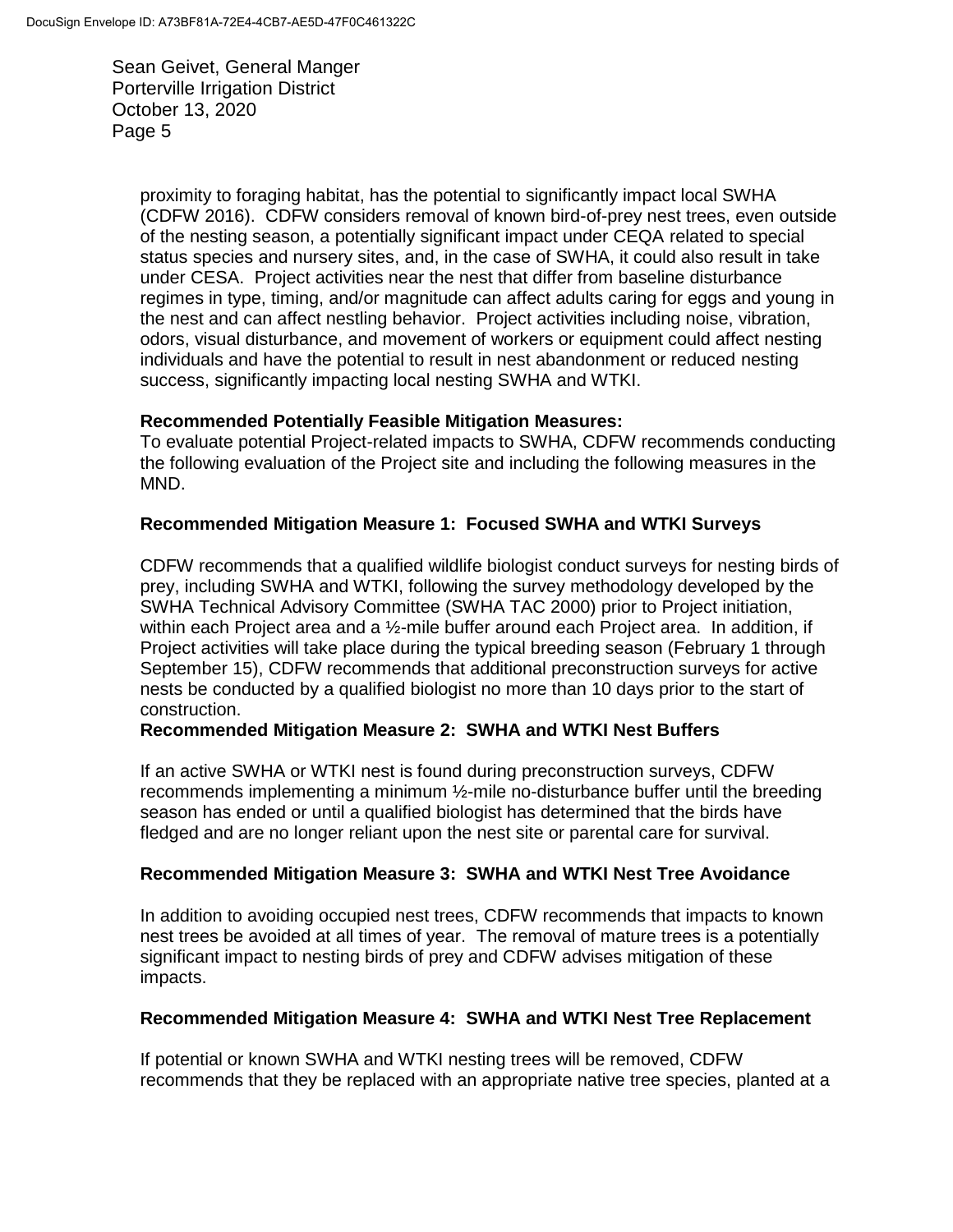> ratio of 3:1 (replaced to removed), in an area that will be protected in perpetuity. This mitigation would offset potential impacts of the loss of nesting habitat.

#### **Recommended Mitigation Measure 5: SWHA Take Authorization**

If a ½-mile no-disturbance nest buffer is not feasible, consultation with CDFW is warranted, and acquisition of a State Incidental Take Permit (ITP) for SWHA may be necessary prior to project implementation, to avoid unauthorized take, pursuant to Fish and Game Code section 2081 subdivision (b).

## **COMMENT 2: Golden Eagle (GOEA) and Bald Eagle (BAEA)**

**Issue:** Suitable nesting and overwintering habitat for GOEA and BAEA exists within the Project area and its vicinity, including the Tule River and Porter Slough corridors. The MND does not include survey methodology or mitigation measures to avoid impacts to overwintering or roosting BAEA, or to nesting GOEA.

**Specific impact:** Without appropriate avoidance and minimization measures, potentially significant impacts associated with the Project's construction include loss of foraging and/or nesting habitat, nest abandonment, reduced reproductive success, and reduced health and vigor of eggs and/or young.

**Evidence impact would be significant:** Without appropriate survey methods, eagles nesting in the vicinity of a project can remain undetected resulting in avoidance and minimization measures not being effectively implemented (American Eagle Research Institute 2010). In addition, human activity near nest sites can cause reduced provisioning rates of GOEA chicks by adults (Steidl *et al*. 1993 *in* Kochert *et al*. 2002). Depending on the timing of construction, Project activities including noise, vibration, odors, and movement of workers or equipment could affect nests and also have the potential to result in nest abandonment, significantly impacting local nesting raptors.

## **Recommended Potentially Feasible Mitigation Measure(s)**

To evaluate potential impacts to overwintering or nesting eagles associated with Project construction, CDFW recommends conducting the following evaluation of the Project area and including the following mitigation measures as conditions of approval.

## **Recommended Mitigation Measure 6: Focused Surveys for Nesting and Overwintering Eagles**

CDFW recommends that a qualified wildlife biologist conduct surveys for nesting and overwintering eagles following the Protocol for Golden Eagle Occupancy, Reproduction, and Prey Population Assessment (Driscoll 2010), and the Protocol for Evaluating Bald Eagle Habitat and Populations in California (Jackman and Jenkins 2004). If ground-disturbing activities take place during the typical bird breeding season (i.e., February 1 through September 15), CDFW recommends that additional pre-construction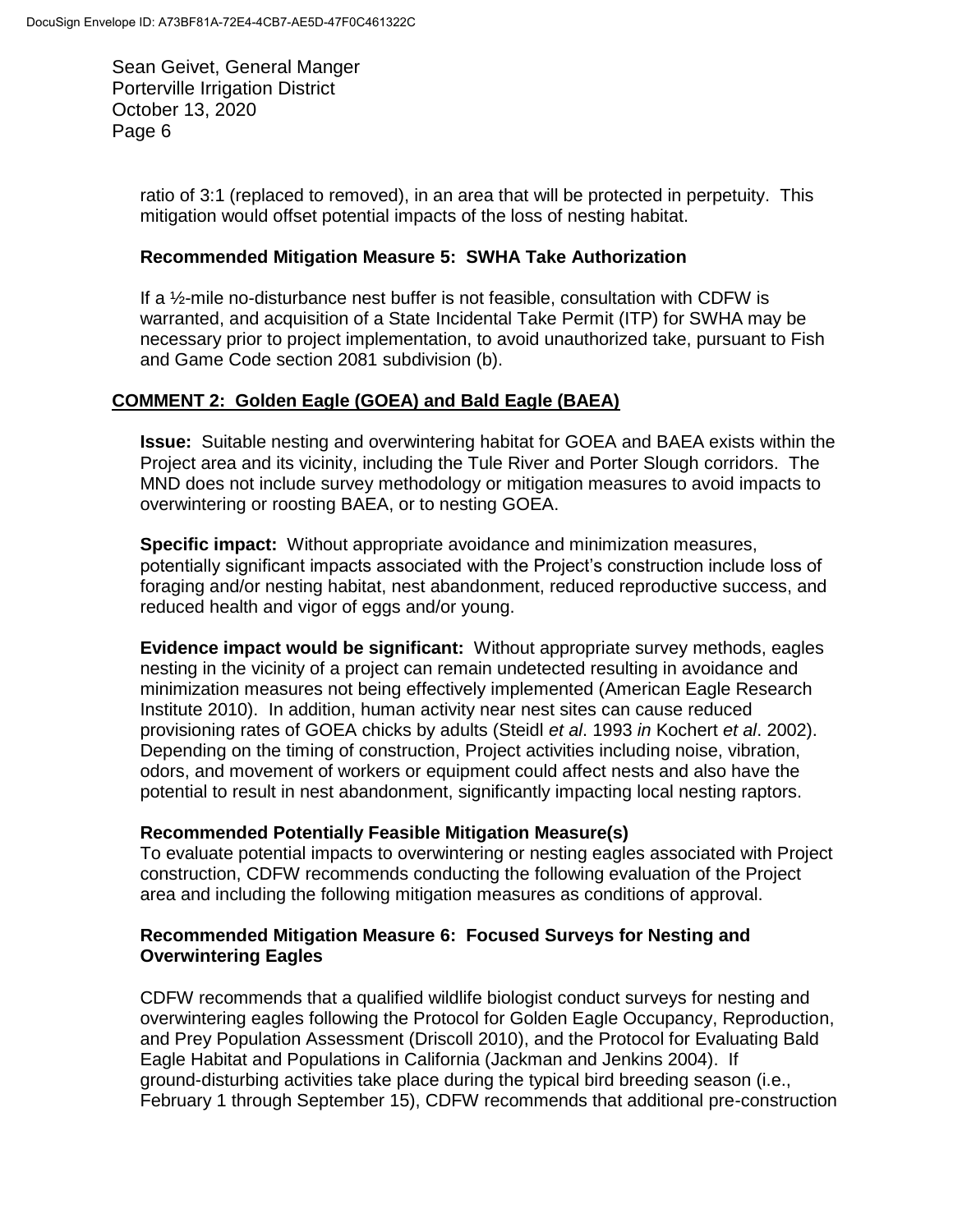> surveys for active nests be conducted by a qualified biologist no more than 10 days prior to the start of construction.

## **Recommended Mitigation Measure 7: GOEA and BAEA Avoidance**

If an active eagle nest is found, CDFW recommends implementation of a minimum  $\frac{1}{2}$ mile no-disturbance buffer until the breeding season has ended or until a qualified biologist has determined that the birds have fledged and are no longer reliant upon the nest or parental care for survival. If nesting eagles are detected and the ½-mile nodisturbance nest buffer is not feasible, consultation with CDFW is warranted to determine if the Project can avoid take.

If overwintering eagles are observed, CDFW recommends implementation of a minimum ½-mile no-disturbance buffer while the birds are present.

Please note that pursuant to Fish and Game Code section 3511, BAEA and GOEA are State fully protected species and no take, incidental or otherwise, of those species can be authorized by CDFW.

## **COMMENT 3: San Joaquin Kit Fox (SJKF)**

**Issues:** SJKF occurrences have been historically documented within the Project area (CDFW 2020). The MND acknowledges the potential to temporarily disturb and permanently alter suitable habitat for special-status species including SJKF, and directly impact individuals if present during construction activities.

SJKF den in rights-of-way, agricultural and fallow/ruderal habitat, dry stream channels, canal levees, etc., and populations can fluctuate over time. SJKF are also capable of occupying urban environments (Cypher and Frost 1999). SJKF may be attracted to project areas due to the type and level of ground-disturbing activities and the loose, friable soils resulting from intensive ground disturbance. SJKF will forage in fallow and agricultural fields and utilize streams and canals as dispersal corridors. As a result, there is potential for SJKF to occupy all suitable habitat within the Project boundary and surrounding area.

BIO-2a of Table 4-1 of the Mitigation Monitoring and Reporting Program discusses the use of 30-day preconstruction survey and monitoring within a 200-foot radius of the Project site for potential and active SJKF dens. The protocol methodology for these surveys is not cited by the MND.

BIO-2b discusses SJKF den excavation and destruction if three days of monitoring show no sign of activity by SJKF. Such activity may warrant obtaining an ITP pursuant to Fish and Game Code section 2081 subdivision (b); the MND does not specify consultation with CDFW regarding these activities.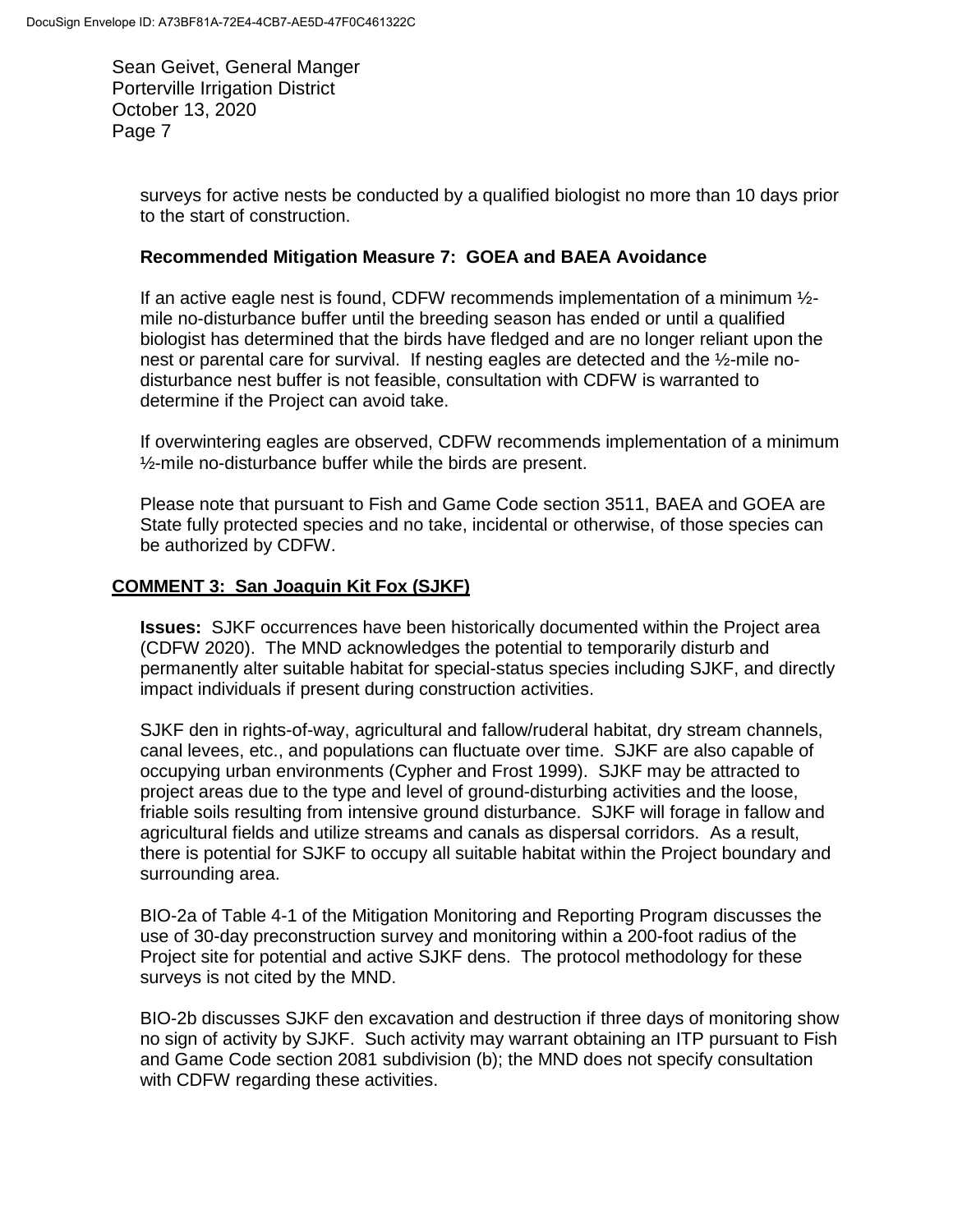> **Specific impact:** Without appropriate avoidance and minimization measures for SJKF, potential significant impacts associated with construction include habitat loss, den collapse, inadvertent entrapment, reduced reproductive success, reduction in health and vigor of young, and direct mortality of individuals.

**Evidence impact is potentially significant:** Habitat loss resulting from land conversion to agricultural, urban, and industrial development is the primary threat to SJKF (Cypher *et al*. 2013). Tulare and Kern Counties support relatively large areas of high suitability habitat and one of the largest remaining populations of SJKF (Cypher *et al*. 2013). The Project area is within and bordered by this remaining highly suitable habitat, which is otherwise intensively managed for agriculture. Therefore, subsequent ground-disturbing activities have the potential to significantly impact local SJKF populations.

## **Recommended Potentially Feasible Mitigation Measure(s)**

To evaluate potential impacts to SJKF associated with subsequent land conversion, ground disturbance and construction, CDFW recommends conducting the following evaluation of Project areas and implementing the following mitigation measures.

## **Recommended Mitigation Measure 8: SJKF Habitat Assessment**

For all Project-specific components including potential pipeline and other structure construction and land conversion, CDFW recommends that a qualified biologist conduct a habitat assessment in advance of project implementation, to determine if the Project area or its immediate vicinity contains suitable habitat for SJKF.

## **Recommended Mitigation Measure 9: SJKF Surveys**

CDFW recommends assessing presence or absence of SJKF by having qualified biologists conducting transect or similar coverage surveys of Project areas and a 500 foot buffer of Project areas to detect SJKF and their sign.

## **Recommended Mitigation Measure 10: SJKF Avoidance and Minimization**

CDFW recommends following the USFWS "Standardized recommendations for protection of the San Joaquin kit fox prior to or during ground disturbance" (2011), including no-disturbance buffers maintained around burrows suitable for SJKF use that are found during surveys. CDFW also recommends consultation with CDFW in the event that SJKF are detected, to determine whether take avoidance is feasible.

## **Recommended Mitigation Measure 11: SJKF Take Authorization**

If avoidance of take of SJKF is not feasible, acquisition of a State ITP would be warranted prior to ground-disturbing activities, pursuant to Fish and Game Code section 2081 subdivision (b).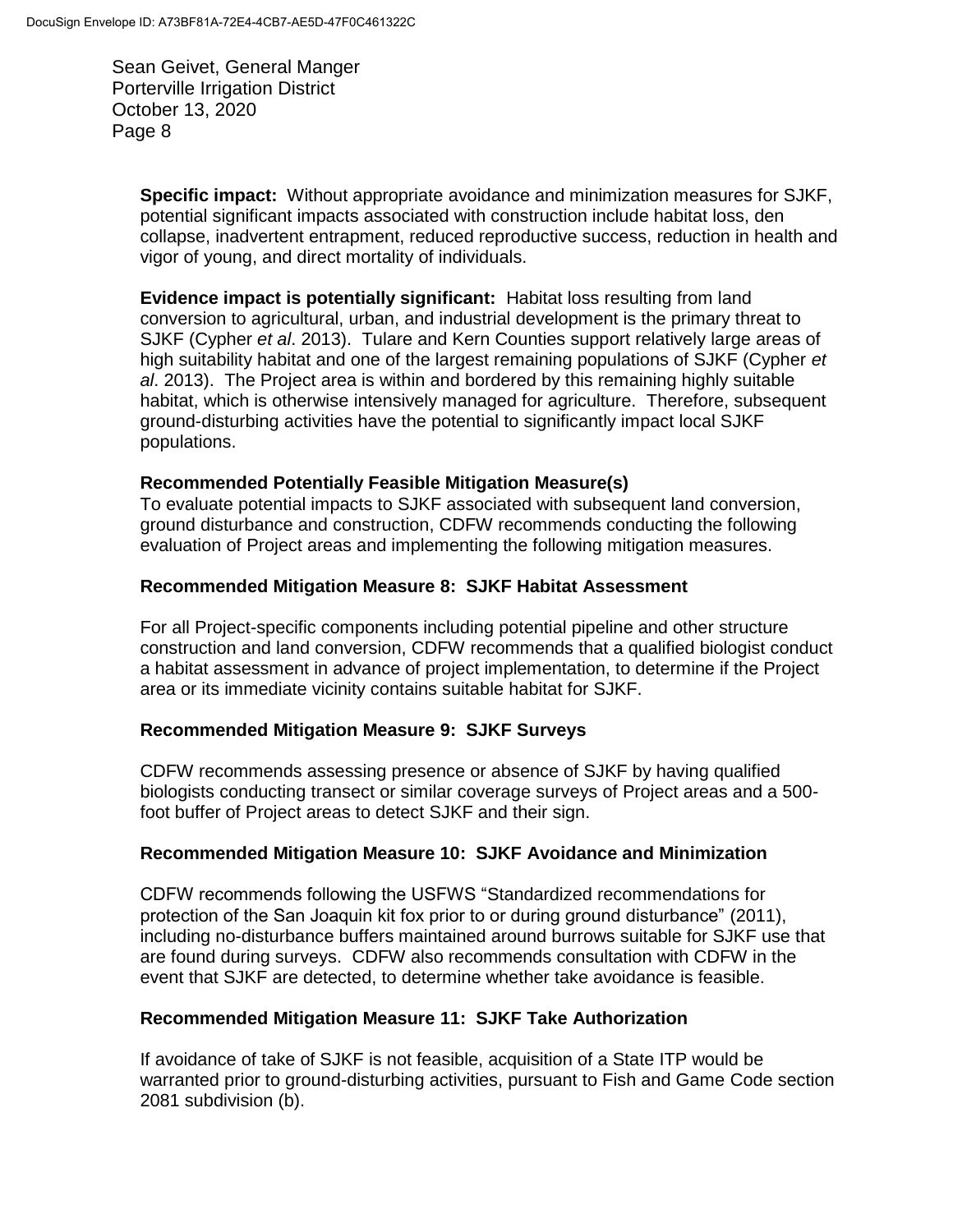## **COMMENT 4: Tricolored Blackbird (TRBL)**

**Issue:** TRBL are known to occur in the Project vicinity (CDFW 2020, UC Davis 2020). Review of aerial imagery indicates that the Project boundary includes flood-irrigated agricultural land, which is an increasingly important nesting habitat type for TRBL, particularly in the San Joaquin Valley (Meese *et al*. 2017).

**Specific impact:** Without appropriate avoidance and minimization measures for TRBL, potential significant impacts associated subsequent development include nesting habitat loss, nest and/or colony abandonment, reduced reproductive success, and reduced health and vigor of eggs and/or young.

**Evidence impact would be significant:** As mentioned above, flood-irrigated agricultural land is an increasingly important nesting habitat type for TRBL, particularly in the San Joaquin Valley (Meese *et al*. 2014). This nesting substrate is present within the Project vicinity. TRBL aggregate and nest colonially, forming colonies of up to 100,000 nests (Meese *et al*. 2014). Approximately 86% of the global population is found in the San Joaquin Valley (Kelsey 2008, Weintraub *et al*. 2016). In addition, TRBL have been forming larger colonies that contain progressively larger proportions of the species' total population (Kelsey 2008). In 2008, for example, 55% of the species' global population nested in only two colonies, which were located in silage fields (Kelsey 2008). Nesting can occur synchronously, with all eggs laid within one week (Orians 1961). For these reasons, depending on timing, disturbance to nesting colonies can cause nest entire colony site abandonment and loss of all unfledged nests, significantly impacting TRBL populations (Meese *et al*. 2014).

## **Recommended Potentially Feasible Mitigation Measure(s)**

To evaluate potential impacts to TRBL associated with subsequent development, CDFW recommends conducting the following evaluation of Project areas and implementing the following mitigation measures.

## **Recommended Mitigation Measure 12: TRBL Surveys**

CDFW recommends that Project activities be timed to avoid the typical bird-breeding season of February 1 through September 15. If Project activity that could disrupt nesting must take place during that time, CDFW recommends that a qualified wildlife biologist conduct surveys for nesting TRBL no more than 10 days prior to the start of implementation to evaluate presence or absence of TRBL nesting colonies in proximity to Project activities and to evaluate potential Project-related impacts.

# **Recommended Mitigation Measure 13: TRBL Colony Avoidance**

If an active TRBL nesting colony is found during pre-activity surveys, CDFW recommends implementation of a minimum 300-foot no-disturbance buffer, in accordance with CDFW's "Staff Guidance Regarding Avoidance of Impacts to Tricolored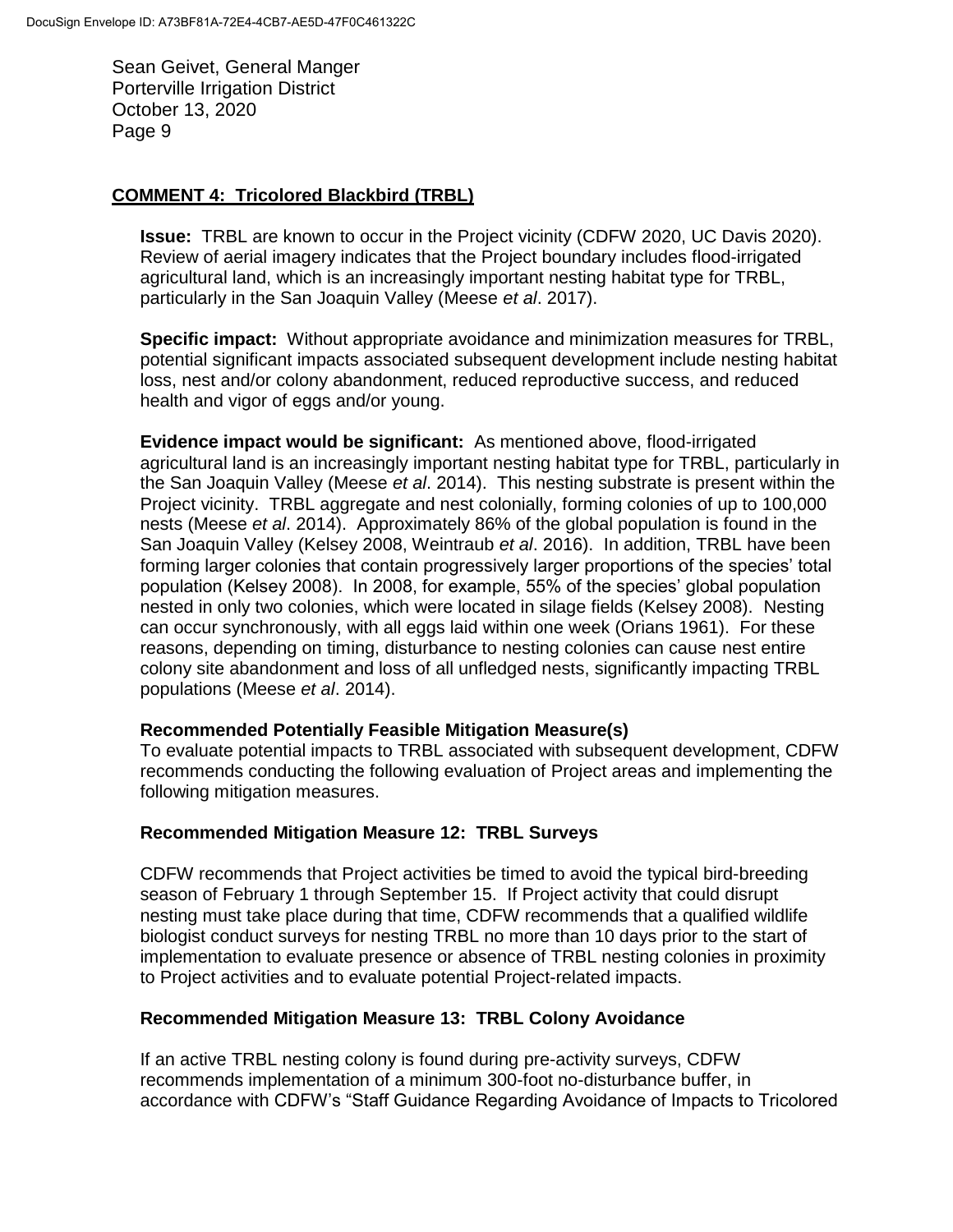> Blackbird Breeding Colonies on Agricultural Fields in 2015" (CDFW 2015), until the breeding season has ended or until a qualified biologist has determined that nesting has ceased and the young have fledged and are no longer reliant upon the colony or parental care for survival. It is important to note that TRBL colonies can expand over time, and for this reason CDFW recommends that following any delays, an active colony be reassessed to determine its extent within 10 days prior to Project initiation. If this avoidance is not feasible, CDFW recommends consultation with CDFW to determine if avoidance of take of TRBL is feasible.

## **Recommended Mitigation Measure 14: TRBL Take Authorization**

If TRBL take avoidance is not feasible, acquisition of a State ITP would be warranted, pursuant to Fish and Game Code section 2081 subdivision (b), prior to any Project activities.

## **COMMENT 5: Burrowing Owl (BUOW)**

**Issue:** Suitable habitat for BUOW occurs within and in the vicinity of the Project (CDFW 2020). BUOW inhabit open grassland containing small mammal burrows, a requisite habitat feature used by BUOW for nesting and cover. Habitat both within and surrounding the Project supports grassland habitat. Therefore, there is potential for BUOW to occupy or colonize the Project.

**Specific impact:** Potentially significant direct impacts associated with subsequent activities and land conversion include habitat loss, burrow collapse, inadvertent entrapment, nest abandonment, reduced reproductive success, reduction in health and vigor of eggs and/or young, and direct mortality of individuals.

**Evidence impact is potentially significant:** BUOW rely on burrow habitat year-round for their survival and reproduction. Habitat loss and degradation are considered the greatest threats to BUOW in California's Central Valley (Gervais *et al*. 2008). The Project and surrounding area contain remnant undeveloped land but is otherwise intensively managed for agriculture; therefore, subsequent ground-disturbing activities associated with subsequent constructions have the potential to significantly impact local BUOW populations. In addition, and as described in CDFW's "Staff Report on Burrowing Owl Mitigation" (CDFG 2012), excluding and/or evicting BUOW from their burrows is considered a potentially significant impact under CEQA.

## **Recommended Potentially Feasible Mitigation Measure(s) (Regarding Environmental Setting and Related Impact)**

To evaluate potential impacts to BUOW associated with subsequent development, CDFW recommends conducting the following evaluation of Project areas and implementing the following mitigation measures.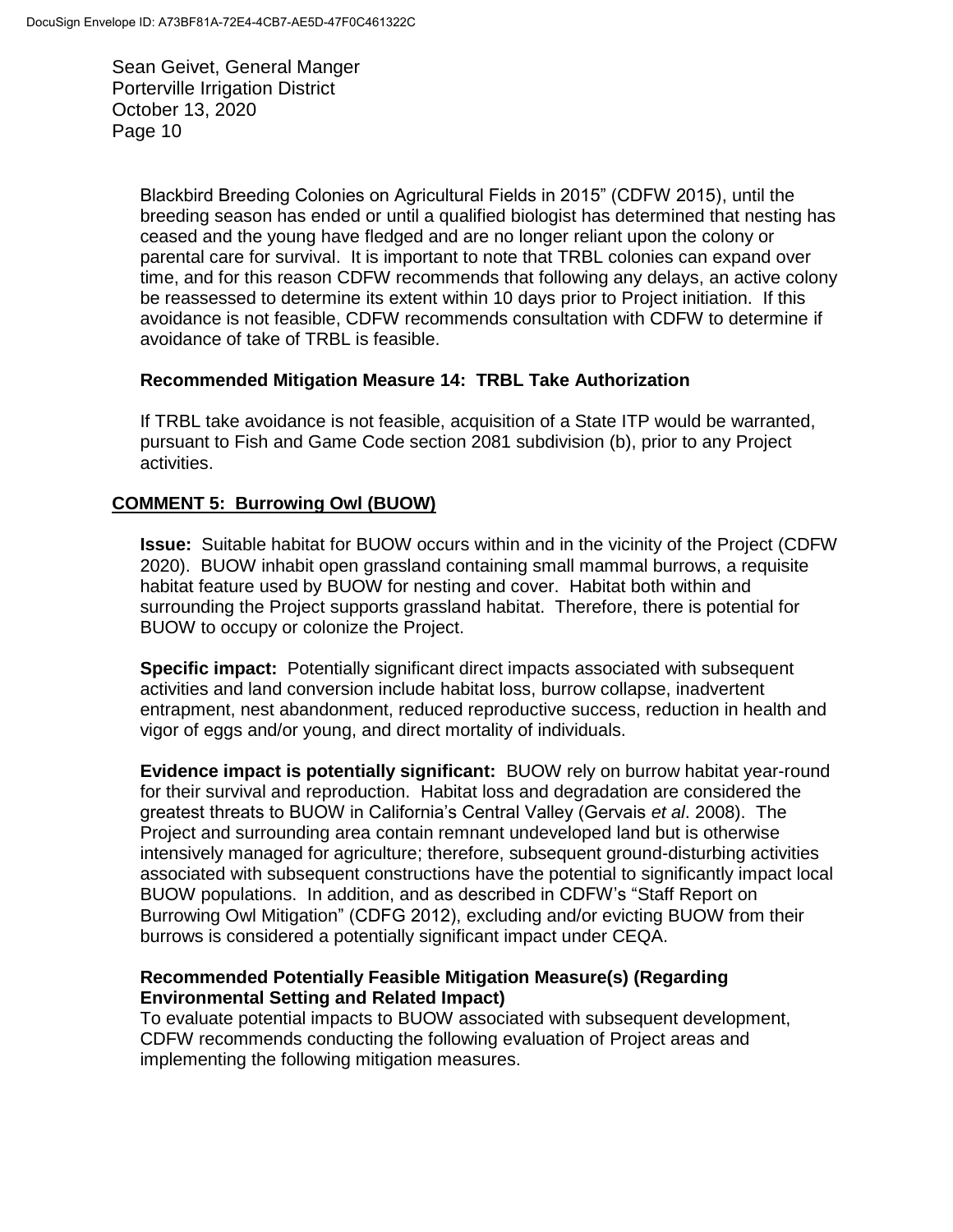## **Recommended Mitigation Measure 15: BUOW Habitat Assessment**

CDFW recommends that a qualified biologist conduct a habitat assessment in advance of Project implementation, to determine if the Project area or its vicinity contains suitable habitat for BUOW.

## **Recommended Mitigation Measure 16: BUOW Surveys**

If suitable habitat is present on or in the vicinity of the Project areas, CDFW recommends assessing presence or absence of BUOW by having a qualified biologist conduct surveys following the California Burrowing Owl Consortium's "Burrowing Owl Survey Protocol and Mitigation Guidelines" (CBOC 1993) and the "Staff Report on Burrowing Owl Mitigation" (CDFG 2012), which suggest three or more surveillance surveys conducted during daylight with each visit occurring at least three weeks apart during the peak breeding season (i.e., April 15 to July 15), when BUOW are most detectable. In addition, CDFW advises that surveys include a minimum 500-foot buffer area around the Project areas.

## **Recommended Mitigation Measure 17: BUOW Avoidance**

CDFW recommends that no-disturbance buffers, as outlined in the "Staff Report on Burrowing Owl Mitigation" (CDFG 2012), be implemented prior to and during any ground-disturbing activities. Specifically, CDFW's Staff Report recommends that impacts to occupied burrows be avoided in accordance with the following table unless a qualified biologist approved by CDFW verifies through non-invasive methods that either: 1) the birds have not begun egg laying and incubation; or 2) that juveniles from the occupied burrows are foraging independently and are capable of independent survival.

| Location      | Time of Year   | Level of Disturbance |       |                 |
|---------------|----------------|----------------------|-------|-----------------|
|               |                | Low                  | Med   | High            |
| Nesting sites | April 1-Aug 15 | 200 m*               | 500 m | 500 m           |
| Nesting sites | Aug 16-Oct 15  | $200 \text{ m}$      | 200 m | $500 \text{ m}$ |
| Nesting sites | Oct 16-Mar 31  | 50 <sub>m</sub>      | 100 m | 500 m           |

 $*$  meters  $(m)$ 

## **Recommended Mitigation Measure 18: BUOW Passive Relocation and Mitigation**

If BUOW are found within these recommended buffers and avoidance is not possible, it is important to note that according to the Staff Report (CDFG 2012), excluding birds from burrows is not a take avoidance, minimization, or mitigation method and is instead considered a potentially significant impact under CEQA. If it is necessary for Project implementation, CDFW recommends that burrow exclusion be conducted by qualified biologists and only during the non-breeding season, before breeding behavior is exhibited and after the burrow is confirmed empty through non-invasive methods, such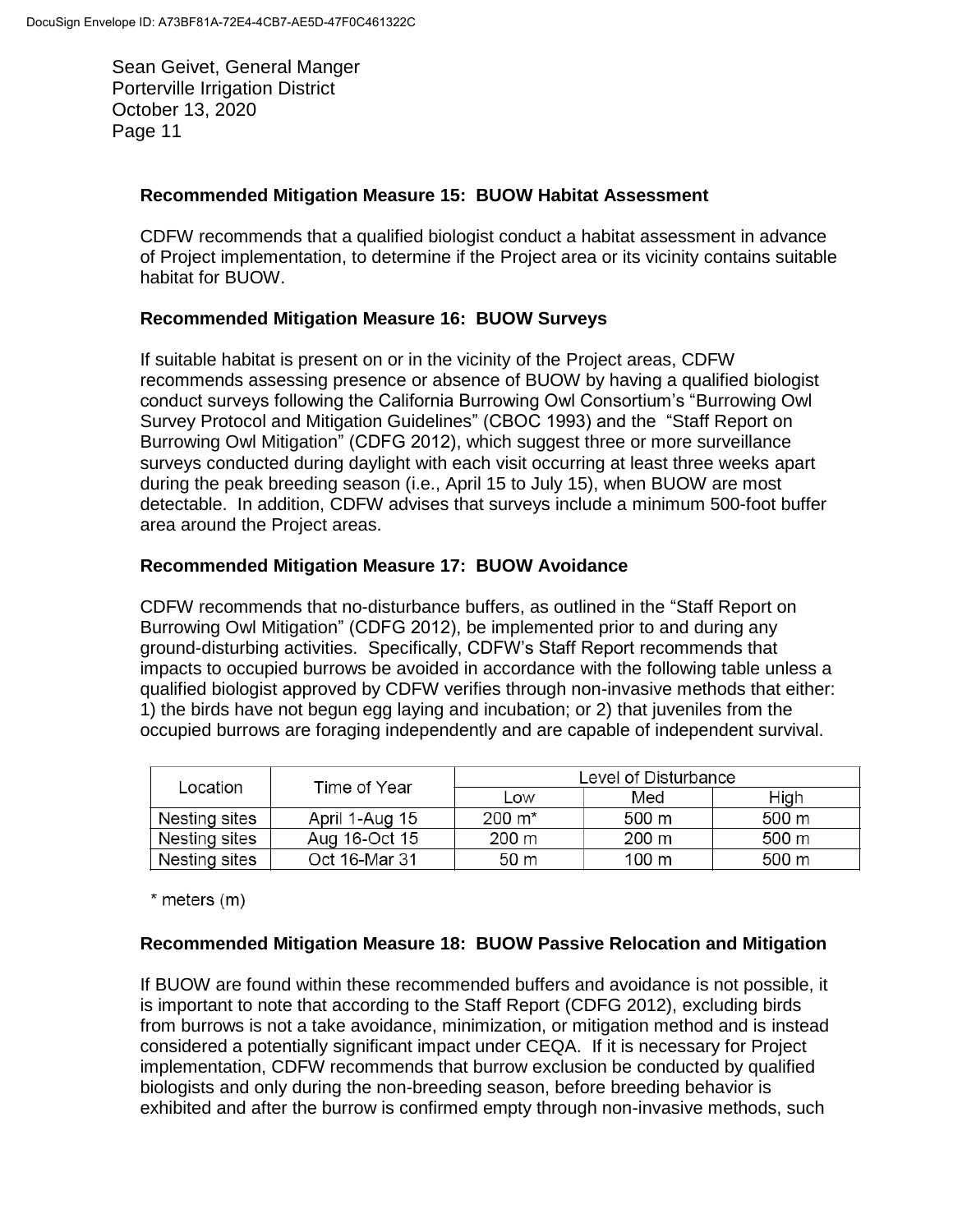> as surveillance. CDFW recommends replacement of occupied burrows with artificial burrows at a ratio of one burrow collapsed to one artificial burrow constructed (1:1) to mitigate for evicting BUOW and the loss of burrows. BUOW may attempt to colonize or re-colonize an area that will be impacted; thus, CDFW recommends ongoing surveillance at a rate that is sufficient to detect BUOW if they return.

## **COMMENT 6: Other State Species of Special Concern**

**Issue:** Western spadefoot and American badger can inhabit grassland and upland scrub habitats (Thomson *et al*. 2016). These species have been documented to occur in the vicinity of the Project, which supports requisite habitat elements for these species (CDFW 2020).

**Specific impact:** Without appropriate avoidance and minimization measures for these species, potentially significant impacts associated with ground disturbance include habitat loss and nest/den/burrow abandonment, which may result in reduced health or vigor of eggs and/or young, and direct mortality.

**Evidence impact is potentially significant:** Habitat loss threatens all of the species mentioned above (Thomson *et al*. 2016). Habitat within and adjacent to the Project represents some of the only remaining undeveloped land in the vicinity, which is otherwise intensively managed for agriculture. As a result, ground-and vegetationdisturbing activities associated with development of the Project have the potential to significantly impact local populations of these species.

#### **Recommended Potentially Feasible Mitigation Measure(s)**

To evaluate potential impacts to special-status species associated with subsequent development, CDFW recommends conducting the following evaluation of project areas and implementing the following mitigation measures.

#### **Recommended Mitigation Measure 19: Habitat Assessment**

CDFW recommends that a qualified biologist conduct a habitat assessment in advance of project implementation, to determine if project areas or their immediate vicinity contain suitable habitat for the species mentioned above.

#### **Recommended Mitigation Measure 20: Surveys**

If suitable habitat is present, CDFW recommends that a qualified biologist conduct focused surveys for applicable species and their requisite habitat features to evaluate potential impacts resulting from ground and vegetation disturbance.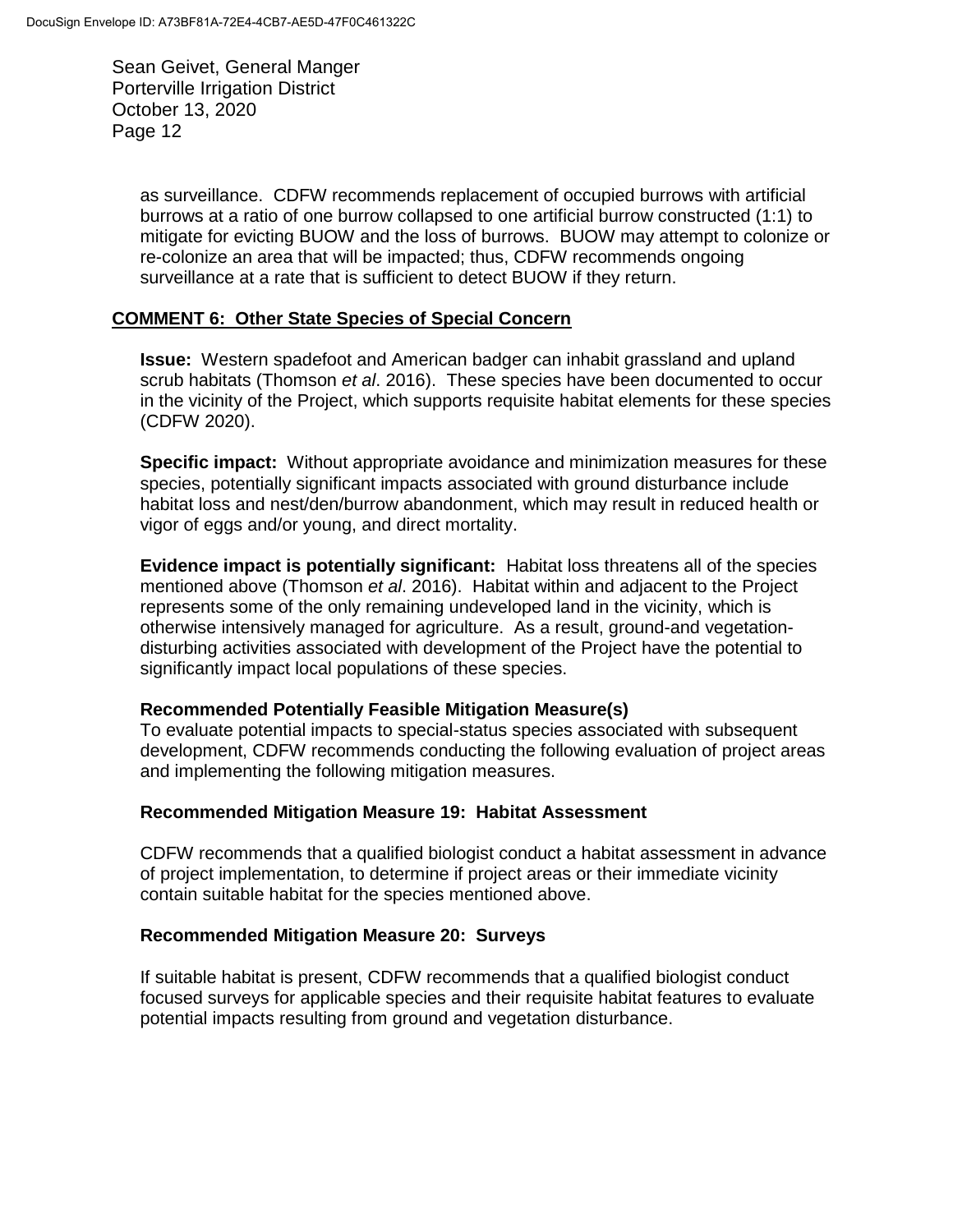#### **Recommended Mitigation Measure 21: Avoidance**

Avoidance whenever possible is encouraged via delineation and observance a 50-foot no-disturbance buffer around dens of mammals like the American badger as well as the entrances of burrows that can provide refuge for small mammals, reptiles, and amphibians.

## **II. Editorial Comments and/or Suggestions**

**Incomplete Project Description:** The MND does not include the locations or description for the construction of pipelines, controls, check structures, and overflow monitoring and alarm systems. Without this information, the impact analysis of the MND is incomplete. CDFW recommends that the MND include a detailed Project description and locations for all Project-related components and provide a revised biological analysis of all potential Projectrelated impacts.

**Numbering of Mitigation Measures in the MND:** MND Section 3.4.3 (Pages 3-21 and 3- 22) refer to SWHA mitigation measures BIO 2a-c and SJKF mitigation measures BIO 1a-e. These measures appear to be misnumbered, and reflect the measures in the Mitigation Monitoring and Reporting Program in Table 4-1 of BIO 1a-c and BIO 2a-e.

**SJKR Reporting:** Measure BIO-2e of the Mitigation Monitoring and Reporting Program states that CDFW and USFWS will be notified within three days of the discovery of SJKF mortality. Any SJKF mortality must be reported to CDFW and USFWS immediately upon discovery. CDFW recommends that the MND require that construction activities cease and CDFW be notified immediately upon the discovery of SJKF mortality.

**Federally Listed Species:** CDFW recommends consulting with USFWS regarding potential impacts to federally listed species. Take under the Federal Endangered Species Act (FESA) is more broadly defined than CESA; take under FESA also includes significant habitat modification or degradation that could result in death or injury to a listed species by interfering with essential behavioral patterns such as breeding, foraging, or nesting. Consultation with the USFWS in order to comply with FESA is advised well in advance of any Project activities.

**Lake and Streambed Alteration:** Project activities have the potential to substantially change the bed, bank, and channel of lakes, streams, and associated wetlands onsite and/or substantially extract or divert the flow of any such feature that is subject to CDFW's regulatory authority pursuant Fish and Game Code section 1600 *et seq*. Fish and Game Code section 1602 requires an entity to notify CDFW prior to commencing any activity that may (a) substantially divert or obstruct the natural flow of any river, stream, or lake; (b) substantially change or use any material from the bed, bank, or channel of any river, stream, or lake (including the removal of riparian vegetation): (c) deposit debris, waste or other materials that could pass into any river, stream, or lake. "Any river, stream, or lake" includes those that are ephemeral or intermittent as well as those that are perennial.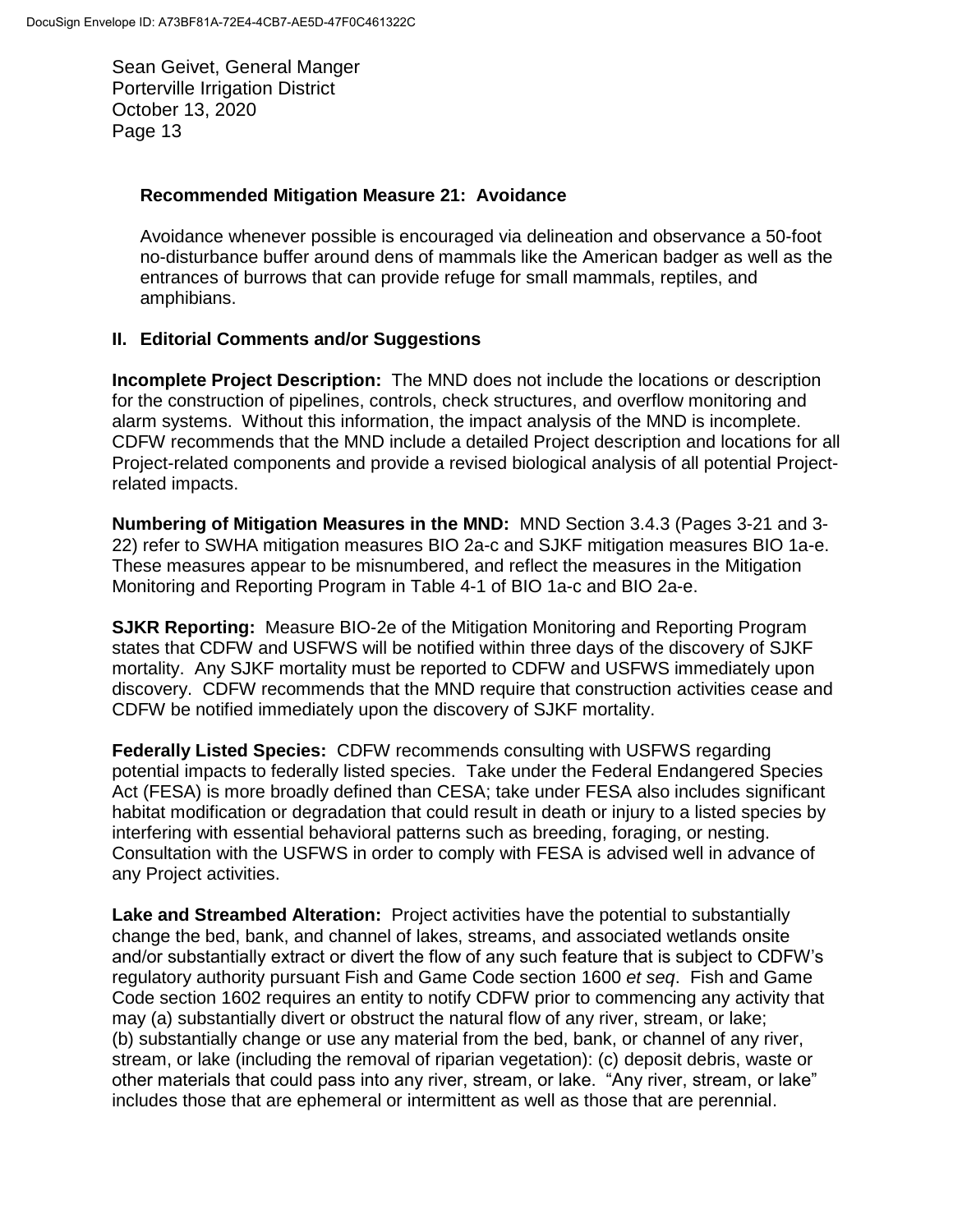CDFW is required to comply with CEQA in the issuance of a Lake or Streambed Alteration Agreement (LSAA); therefore, if the CEQA document approved for the Project does not adequately describe the Project and its impacts to lakes or streams, a subsequent CEQA analysis may be necessary for LSAA issuance. For information on notification requirements, please refer to CDFW's website [\(https://wildlife.ca.gov/Conservation/LSA\)](https://wildlife.ca.gov/Conservation/LSA) or contact the Central Region Lake and Streambed Alteration Program at [R4LSA@wildlife.ca.gov](mailto:R4LSA@wildlife.ca.gov) or (559) 243-4593.

**Nesting Birds:** CDFW has jurisdiction over actions with potential to result in the disturbance or destruction of active nest sites or the unauthorized take of birds. Fish and Game Code sections that protect birds, their eggs and nests include sections 3503 (regarding unlawful take, possession or needless destruction of the nest or eggs of any bird), 3503.5 (regarding the take, possession or destruction of any birds-of-prey or their nests or eggs), and 3513 (regarding unlawful take of any migratory nongame bird).

CDFW encourages Project implementation to occur during the bird non-nesting season; however, if Project activities must occur during the breeding season (i.e., February through mid-September), the Project applicant is responsible for ensuring that implementation of the Project does not result in violation of the Migratory Bird Treaty Act or relevant Fish and Game Codes as referenced above.

To evaluate Project-related impacts on nesting birds, CDFW recommends that a qualified wildlife biologist conduct pre-activity surveys for active nests no more than 10 days prior to the start of ground disturbance to maximize the probability that nests that could potentially be impacted by the Project are detected. CDFW also recommends that surveys cover a sufficient area around the work site to identify nests and determine their status. A sufficient area means any area potentially affected by a project. In addition to direct impacts (i.e., nest destruction), noise, vibration, and movement of workers or equipment could also affect nests. Prior to initiation of construction activities, CDFW recommends that a qualified biologist conduct a survey to establish a behavioral baseline of all identified nests. Once construction begins, CDFW recommends that a qualified biologist continuously monitor nests to detect behavioral changes resulting from the project. If behavioral changes occur, CDFW recommends that the work causing that change cease and CDFW be consulted for additional avoidance and minimization measures.

If continuous monitoring of identified nests by a qualified wildlife biologist is not feasible, CDFW recommends a minimum no-disturbance buffer of 250 feet around active nests of non-listed bird species and a 500-foot no-disturbance buffer around active nests of non-listed raptors. These buffers are advised to remain in place until the breeding season has ended or until a qualified biologist has determined that the birds have fledged and are no longer reliant upon the nest or parental care for survival. Variance from these no-disturbance buffers is possible when there is compelling biological or ecological reason to do so, such as when the construction area would be concealed from a nest site by topography. CDFW recommends that a qualified wildlife biologist advise and support any variance from these buffers and notify CDFW in advance of implementing a variance.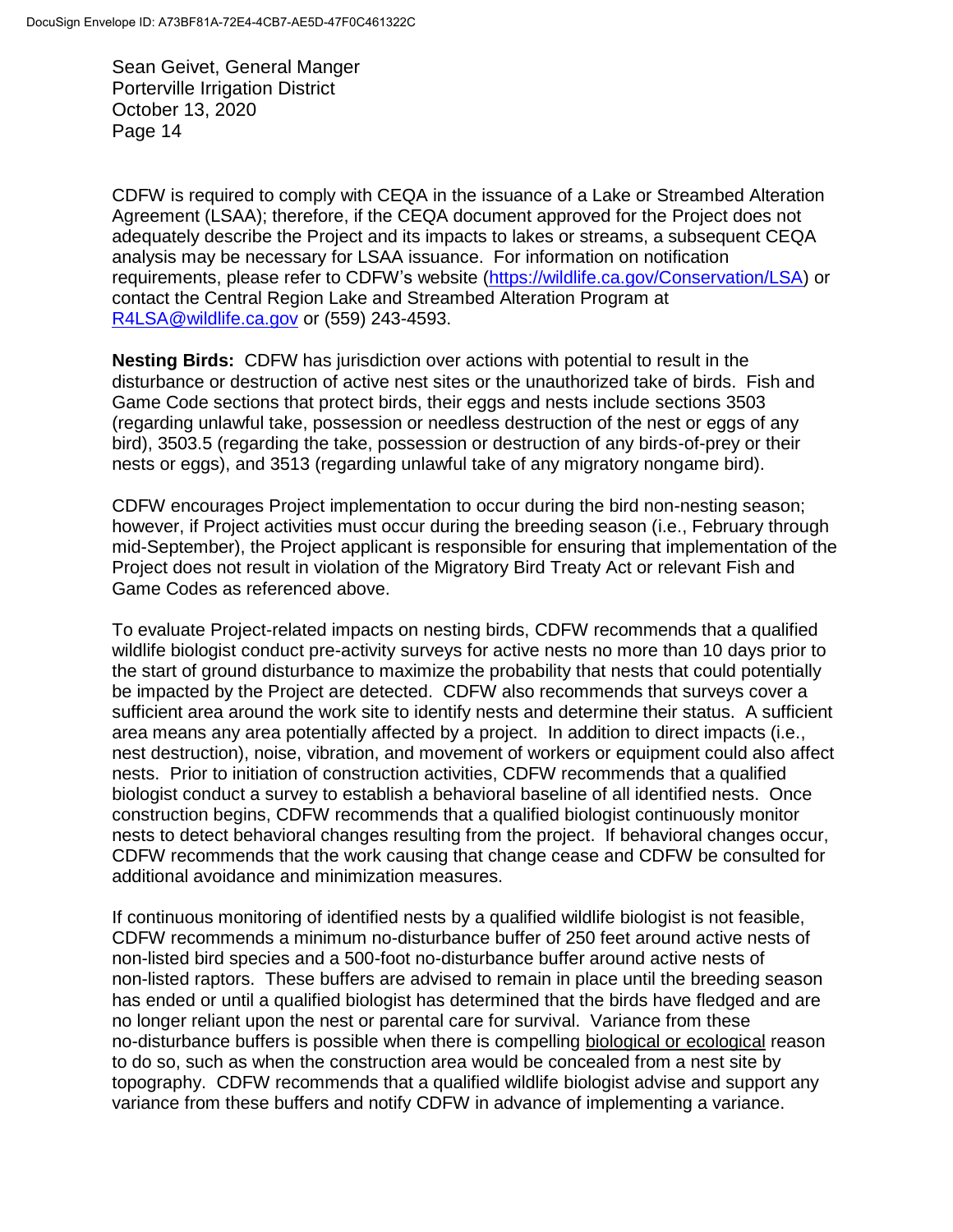#### **ENVIRONMENTAL DATA**

CEQA requires that information developed in environmental impact reports and negative declarations be incorporated into a database, which may be used to make subsequent or supplemental environmental determinations (Pub. Resources Code, § 21003, subd. (e)). Accordingly, please report any special-status species and natural communities detected during Project surveys to the CNDDB. The CNDDB field survey form can be found at the following link: http://www.dfg.ca.gov/biogeodata/cnddb/pdfs/CNDDB\_FieldSurveyForm.pdf. The completed form can be mailed electronically to CNDDB at the following email address: CNDDB@wildlife.ca.gov. The types of information reported to CNDDB can be found at the following link: http://www.dfg.ca.gov/biogeodata/cnddb/plants\_and\_animals.asp.

## **FILING FEES**

The Project, as proposed, would have an impact on fish and/or wildlife, and assessment of filing fees is necessary. Fees are payable upon filing of the Notice of Determination by the Lead Agency and serve to help defray the cost of environmental review by CDFW. Payment of the fee is required in order for the underlying project approval to be operative, vested, and final (Cal. Code Regs, tit. 14, § 753.5; Fish & G. Code, § 711.4; Pub. Resources Code, § 21089).

## **CONCLUSION**

CDFW appreciates the opportunity to comment on the MND to assist PID in identifying and mitigating Project impacts on biological resources. If you have questions regarding these comments, please contact Annette Tenneboe, Senior Environmental Scientist (Specialist), at the address on this letterhead, by phone at (559) 243-4014 extension 231, or by email at [Annette.Tenneboe@wildlife.ca.gov.](mailto:Annette.Tenneboe@wildlife.ca.gov)

Sincerely,

-DocuSigned by: Julie Vance

**SAB FA83F09FE08945A...**<br>Julie A. Vance Regional Manager

Attachment 1

ec: Office of Planning and Research State Clearinghouse state.clearinghouse.opr.ca.gov

> Craig Bailey Annette Tenneboe California Department of Fish and Wildlife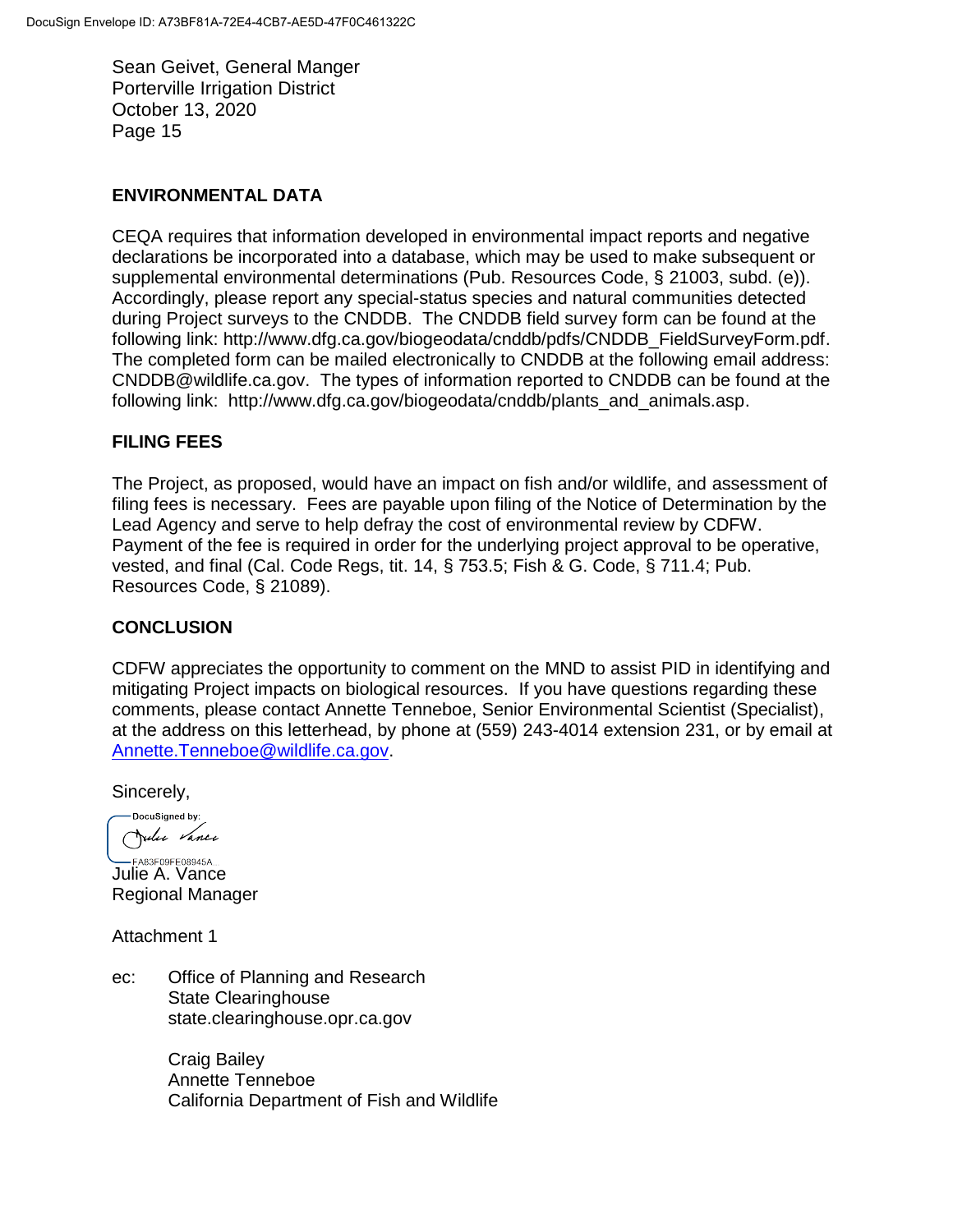## **REFERENCES**

- American Eagle Research Institute (AERI). 2010. Protocol for golden eagle occupancy, reproduction, and prey population assessment.
- California Burrowing Owl Consortium (CBOC). 1993. Burrowing owl survey protocol and mitigation guidelines. Pages 171-177 *in* Lincer, J. L. and K. Steenhof (editors). 1993. The burrowing owl, its biology and management. Raptor Research Report Number 9.
- CDFG. 2012. Staff Report on Burrowing Owl Mitigation. California Department of Fish and Game. March 7, 2012.
- California Department of Fish and Wildlife (CDFW). 2015. Staff Guidance Regarding Avoidance of Impacts to Tricolored Blackbird Breeding Colonies on Agricultural Fields in 2015. March 19, 2015.
- CDFW. 2016. Status Review: Swainson's hawk (*Buteo swainsoni*) in California. Reported to California Fish and Game Commission. Five years status report.
- CDFW. 2020. Biogeographic Information and Observation System (BIOS). https://www.wildlife.ca.gov/Data/BIOS. Accessed October 6, 2020.
- Cypher, B. and N. Frost. 1999. Condition of San Joaquin kit foxes in urban and exurban habitats. Journal of Wildlife Management 63: 930-938.
- Cypher, B.L., S.E. Phillips, and P.A. Kelly. 2013. Quantity and distribution of suitable habitat for endangered San Joaquin kit foxes: conservation implications. Canid Biology & Conservation 16(7): 25-31. [http://www.canids.org/CBC/16/San\\_Joaquin\\_kit\\_fox\\_habitat\\_suitability.pdf](http://www.canids.org/CBC/16/San_Joaquin_kit_fox_habitat_suitability.pdf)
- Driscoll, D. 2010. Protocol for Golden Eagle Occupancy, Reproduction, and Prey Population Assessment. American Eagle Research Institute, Apache Jct., AZ. 55pp.
- Estep, J. 2009. The influence of vegetation structure on Swainson's hawk (*Buteo swainsoni*) foraging habitat suitability in Yolo County, California. Prepared for the Yolo Natural Heritage Program, Woodland, CA.
- Gervais, J. A., D. K. Rosenberg, and L. A. Comrack. 2008. Burrowing Owl (*Athene cunicularia*) *In* California Bird Species of Special Concern: A ranked assessment of species, subspecies, and distinct populations of birds of immediate conservation concern in California (W. D. Shuford and T. Gardali, eds.). Studies of Western Birds 1. Western Field Ornithologists, Camarillo, California, and California Department of Fish and Game, Sacramento.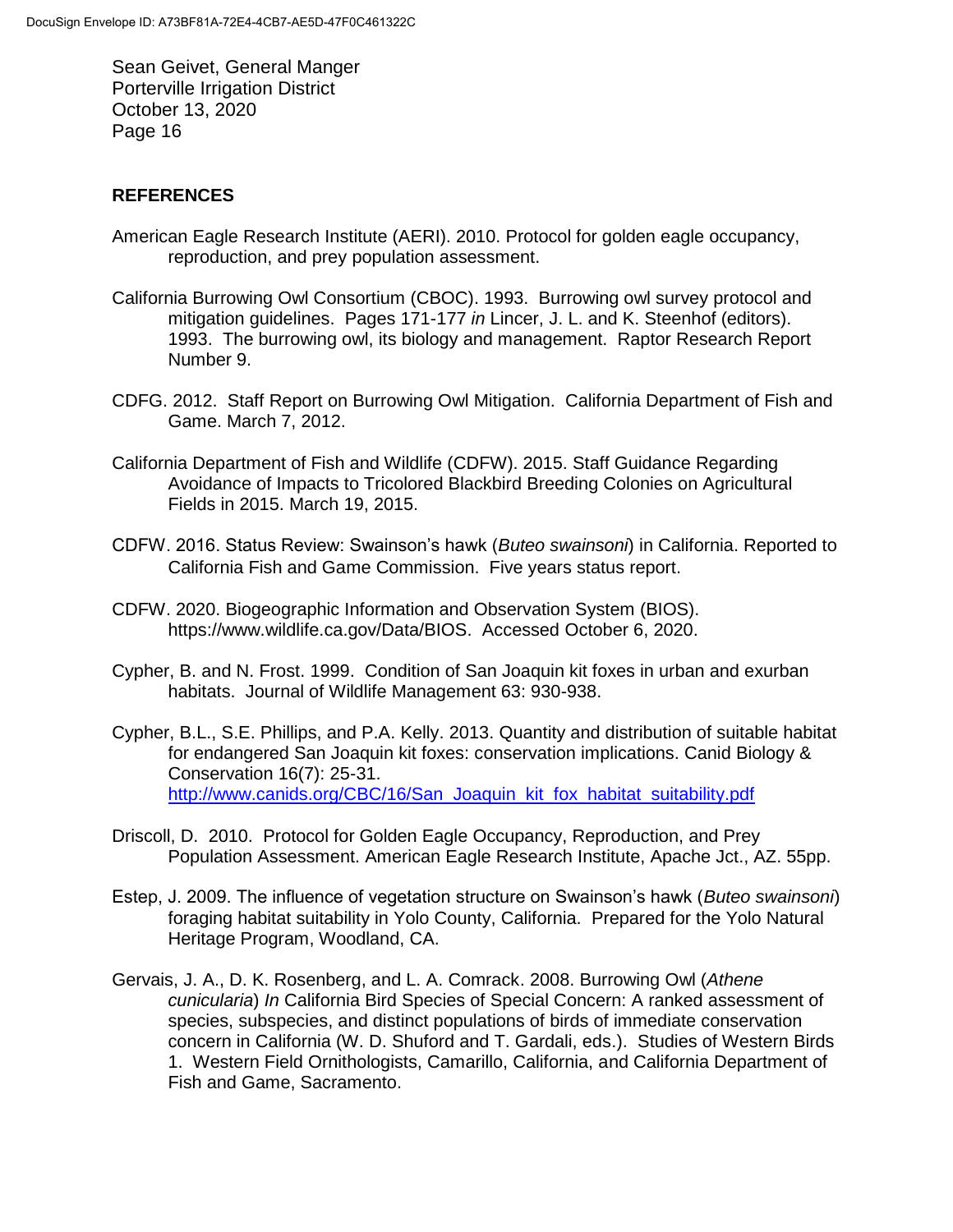- Jackman, R.E. and J.M. Jenkins. 2004. Protocol for Evaluating Bald Eagle Habitat and Populations in California. Prepared for U.S. Fish and Wildlife Service, Endangered Species Division, Sacramento, CA, USA.
- Kelsey, R. 2008. Results of the tricolored blackbird 2008 census. Report submitted to U.S. Fish and Wildlife Service, Portland, OR, USA.
- Meese, R. J., E. C. Beedy, and W. J. Hamilton, III. 2014. Tricolored blackbird (*Agelaius tricolor*), The Birds of North America (P. G. Rodewald, Ed.). Ithaca: Cornell Lab of Ornithology; Retrieved from the Birds of North America: https://birdsnaorg.bnaproxy.birds.cornell.edu/Species-Account/bna/species/tribla. Accessed December 15, 2017.
- Meese, R. J. 2017. Results of the 2017 Tricolored Blackbird Statewide Survey. California Department of Fish and Wildlife, Wildlife Branch, Nongame Wildlife Program Report 2017-04, Sacramento, CA. 27 pp. + appendices.
- Orians, G. H. 1961. The ecology of blackbird (*Agelaius*) social systems. Ecological Monographs 31(3): 285–312.
- Steidl, R. J., K. D. Kozie, G. J. Dodge, T. Pehovski, and E. R. Hogan. 1993. Effects of human activity on breeding behavior of golden eagles in Wrangell-St. Elias National Park and Preserve; a preliminary assessment. Copper Center, AK: National Park Service, Wrangell-St. Elias National Park Preserve.
- Swainson's Hawk Technical Advisory Committee. 2000. Recommended Timing and Methodology for Swainson's Hawk Nesting Surveys in the Central Valley of California. Swainson's Hawk Technical Advisory Committee. May 31, 2000.
- Swolgaard, C. A., K. A. Reeves, and D. A. Bell. 2008. Foraging by Swainson's hawks in a vineyard-dominated landscape. Journal of Raptor Research 42(3): 188-196.
- Thomson, R. C., A. N. Wright, and H. B. Shaffer. 2016. California Amphibian and Reptile Species of Special Concern. California Department of Fish and Wildlife and University of California Press: 84-92.
- University of California, Davis (UC Davis). 2020. Tricolored blackbird portal. https://tricolor.ice.ucdavis.edu/. Accessed September 21, 2020.
- United States Fish and Wildlife Service (USFWS). 2011. Standard Recommendations for the Protection of the San Joaquin Kit Fox Prior to or During Ground Disturbance. United States Fish and Wildlife Service. January 2011.
- Weintraub, K., T. L. George, and S. J. Dinsmore. 2016. Nest survival of tricolored blackbirds in California's Central Valley. The Condor 118(4): 850–861.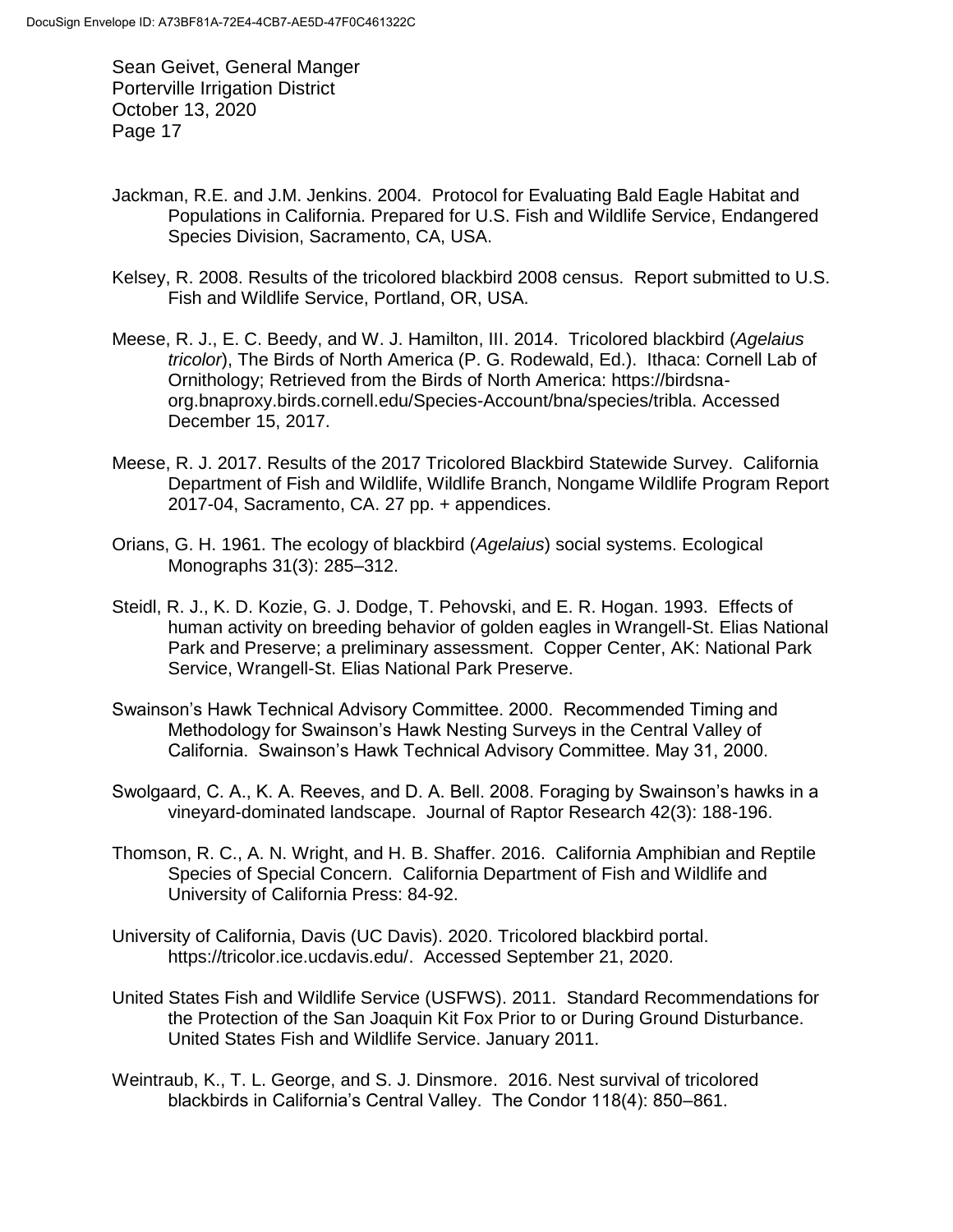# **Attachment 1**

# **CALIFORNIA DEPARTMENT OF FISH AND WILDLIFE RECOMMENDED MITIGATION MONITORING AND REPORTING PROGRAM (MMRP)**

# **PROJECT: Sun Pacific Farming Recharge Facility Project**

| <b>RECOMMENDED MITIGATION</b><br><b>MEASURES</b>             | <b>STATUS/DATE/INITIALS</b> |  |  |  |
|--------------------------------------------------------------|-----------------------------|--|--|--|
| <b>Before Project Implementation</b>                         |                             |  |  |  |
| Recommended Mitigation Measure 1: Focused                    |                             |  |  |  |
| <b>SWHA and WTKI Surveys</b>                                 |                             |  |  |  |
| Recommended Mitigation Measure 4: SWHA and                   |                             |  |  |  |
| <b>WTKI Nest Tree Replacement</b>                            |                             |  |  |  |
| Recommended Mitigation Measure 5: SWHA Take                  |                             |  |  |  |
| Authorization                                                |                             |  |  |  |
| Recommended Mitigation Measure 6: Focused                    |                             |  |  |  |
| Surveys for Nesting and Overwintering Eagles                 |                             |  |  |  |
| Recommended Mitigation Measure 8: SJKF Habitat<br>Assessment |                             |  |  |  |
| Recommended Mitigation Measure 9: SJKF                       |                             |  |  |  |
| Surveys                                                      |                             |  |  |  |
| Recommended Mitigation Measure 11: SJKF Take                 |                             |  |  |  |
| Authorization                                                |                             |  |  |  |
| Recommended Mitigation Measure 12: TRBL                      |                             |  |  |  |
| Surveys                                                      |                             |  |  |  |
| Recommended Mitigation Measure 14: TRBL Take                 |                             |  |  |  |
| Authorization                                                |                             |  |  |  |
| Recommended Mitigation Measure 15: BUOW                      |                             |  |  |  |
| <b>Habitat Assessment</b>                                    |                             |  |  |  |
| Recommended Mitigation Measure 16: BUOW                      |                             |  |  |  |
| Surveys<br>Recommended Mitigation Measure 18: BUOW           |                             |  |  |  |
| Passive Relocation and Mitigation                            |                             |  |  |  |
| Recommended Mitigation Measure 19: Habitat                   |                             |  |  |  |
| Assessment (Other Species of Special Concern)                |                             |  |  |  |
| Recommended Mitigation Measure 20: Surveys                   |                             |  |  |  |
| (Other Species of Special Concern)                           |                             |  |  |  |
| <b>During Project Implementation</b>                         |                             |  |  |  |
| Recommended Mitigation Measure 2: SWHA and                   |                             |  |  |  |
| <b>WTKI Nest Buffers</b>                                     |                             |  |  |  |
| Recommended Mitigation Measure 3: SWHA and                   |                             |  |  |  |
| <b>WTKI Nest Tree Avoidance</b>                              |                             |  |  |  |
| Recommended Mitigation Measure 7: GOEA and                   |                             |  |  |  |
| <b>BAEA Avoidance</b>                                        |                             |  |  |  |
| Recommended Mitigation Measure 10: SJKF                      |                             |  |  |  |
| Avoidance and Minimization                                   |                             |  |  |  |
| Recommended Mitigation Measure 13: TRBL                      |                             |  |  |  |
| Colony Avoidance                                             |                             |  |  |  |
| Recommended Mitigation Measure 17: BUOW                      |                             |  |  |  |
| Avoidance                                                    |                             |  |  |  |